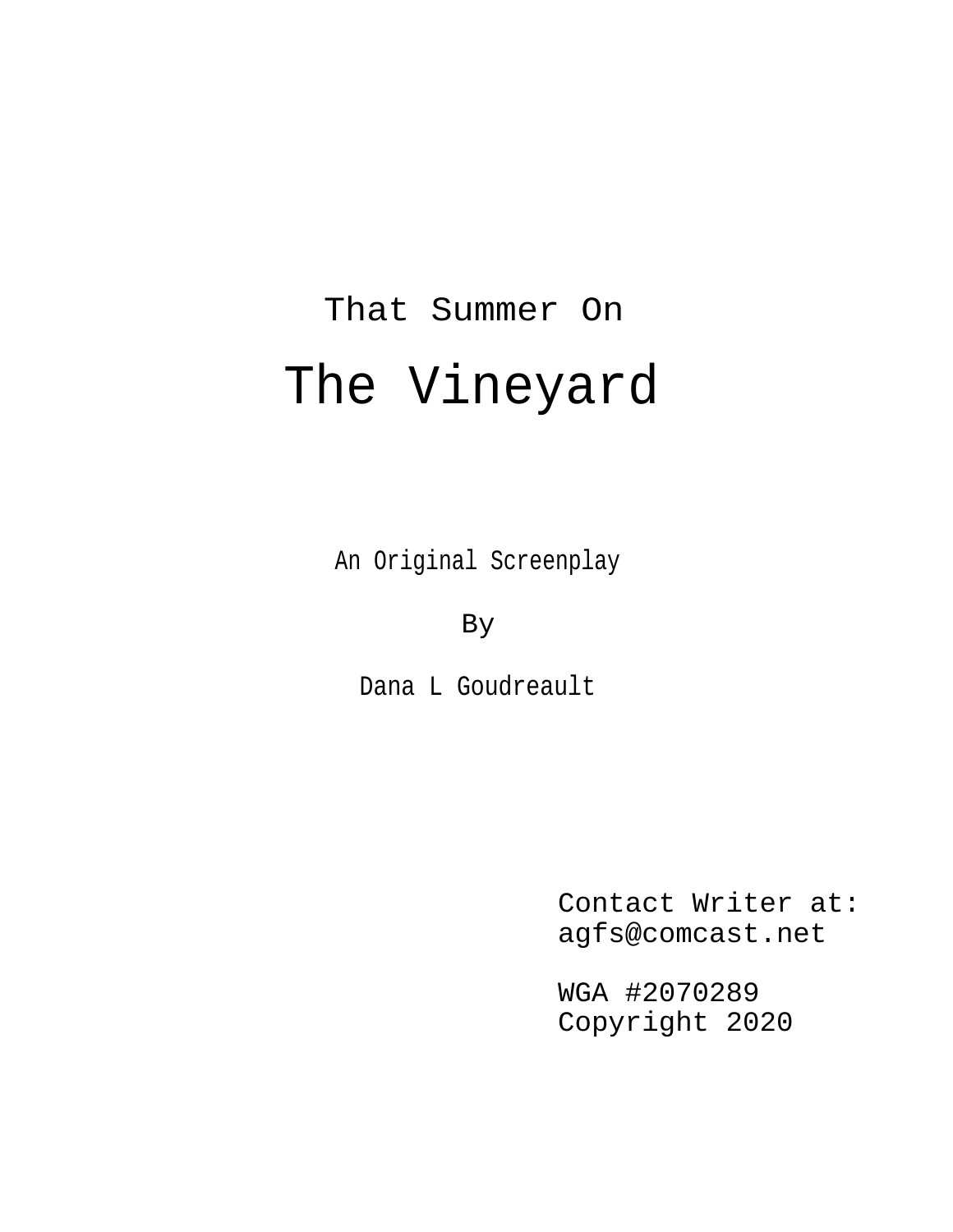FADE IN:

# EXT. KING KONE ICE CREAM STAND - DAY

## **INSERT: NEW HAMPSHIRE, OCTOBER 2004**

A 2004 SILVER SATURN VUE abruptly pulls to the side of a RURAL ROAD across from a BOARDED UP ICE CREAM STAND.

#### RADIO (O.S.)

Hundreds of people carrying signs and cameras cheered on the large shark as marine biologists in two boats ultimately ushered the reluctant fish to freedom today.

INT. SUV - CONTINUOUS

ALAN(39), a freelance writer, pumps his fist and bangs the steering wheel.

## ALAN

#### Yes! Way to go, Greg!

As Alan reaches to TURN UP the VOLUME, we see on the passenger seat sits a MANUSCRIPT titled: **A GIANT FISH STORY (A MEMOIR)** and a THICK ENVELOPE, YELLOWED BY AGE, MARKED: **MARDIE'S PHOTOS FROM MARTHA'S VINEYARD-SUMMER 1975** 

#### RADIO

It's been nearly two weeks since the seventeen-hundred pound shark entered the tiny salt pond located smack-dab in the shadow of Martha's Vineyard, ironically enough, the setting for the blockbuster movie Jaws. And, as the crowd cheered on the shark, a thought occurred to me and I said to my husband, can you imagine what the reaction would've been thirty years ago, when the only good shark was a dead shark?

Alan snorts, looks to the ice cream stand and, after rubbing his goatee, TURNS OFF the radio and picks up the YELLOWED ENVELOPE, gently swiping his fingers across the name MARDIE.

# NARRATOR

(adult voice of Alan) Only a precious few could honestly answer that. My sister Mardie and I for starters. But over the years, snippits of our adventure have escaped the island, and nowadays, our experience that summer is often shared as kind of...a giant fish story.

DISSOLVE TO: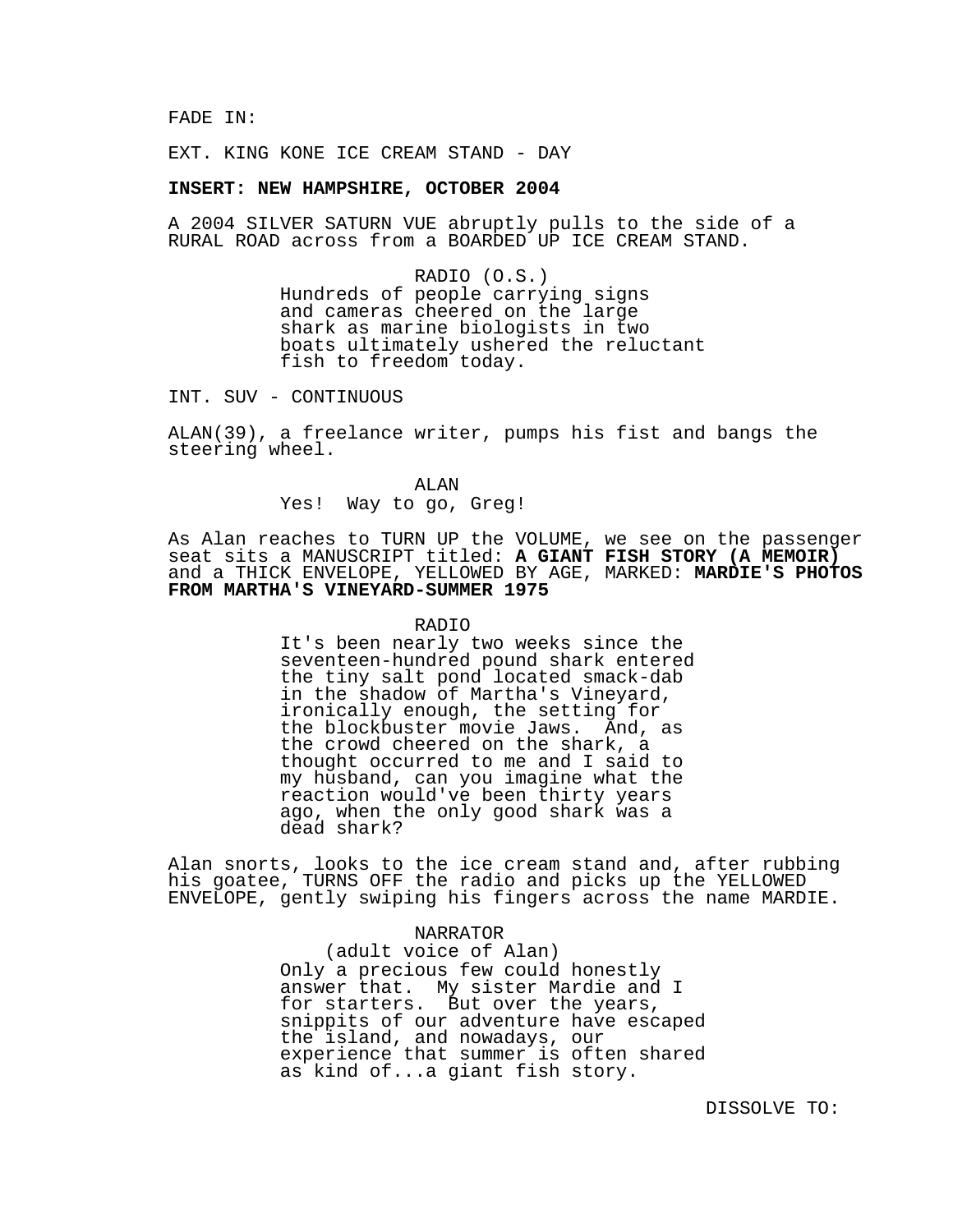A 1971 COUNTRY SQUIRE STATION WAGON backs out of the parking lot onto the two-lane road, then drives off.

INSERT: NEW HAMPSHIRE, JULY 1975

The car drives past a BILLBOARD for BEDFORD MALL CINEMA I and II. The marquee shows the title JAWS in big, red letters along with "3RD SMASH WEEK!", "See it BEFORE you go SWIMMING!" And "May be TOO intense for YOUNGER children."

## NARRATOR

I remember that summer in two parts. One very clearly and at a pace that always seems as dreamlike as it actually was. The other part, not so much. My Dad once said, nothing in life moves faster than a perfect summer. How right he was.

INT. STATION WAGON - DAY

NELSON(47) is driving. His niece MARDIE(12) and nephew ALAN(9) are licking away at their ICE CREAM CONES in the front seat.

> ALAN Mom says I'll see Jaws over her dead body. But Dad's working on her.

MARDIE Two days? You need a miracle.

NELSON Yeah, I don't like the odds, kiddo.

ALAN

She has to let me see it! That would be so bogus! I've seen zillions more scary movies than Mardie!

MARDIE

And you've run into their bedroom crying zillions of times too.

NELSON

Ha!

ALAN Not funny, Uncle Nel.

Mardie playfully punches him in the arm.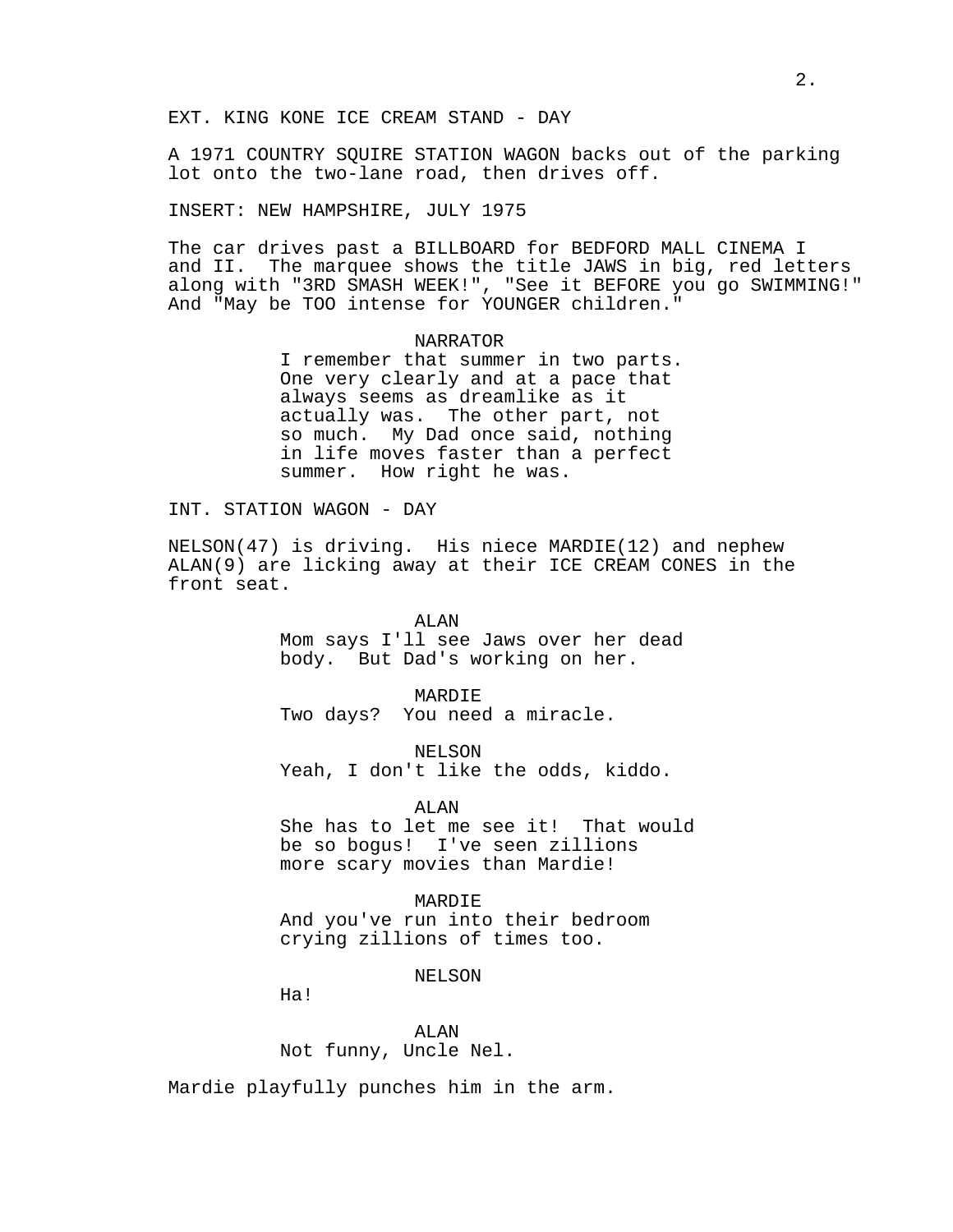# MARDIE I'm pulling for ya.

The car hits a pot hole and Alan's Ice Cream pops out of his cone and onto his lap. Nelson and Mardie laugh.

ALAN

Really not funny guys!

#### NARRATOR

The thing about miracles that parents neglect to tell kids is, they are mostly born from moments of despair.

A giant ROTTWEILER comes running out of a yard and into the street. Nelson slams the brakes.

# MARDIE AND ALAN

Thor!

The dog bolts passed the station wagon and into the path of an oncoming PICKUP that slams into the dog, sending it twenty yards up the road.

EXT. ROAD - DAY

After a brief stop, the truck continues on and the mortally injured dog lays TWITCHING in the road.

Everyone exits the station wagon and RUNS toward the dog.

The mighty dog is struggling to breathe, a growing stream of BLOOD escaping from under its crumpled body as Nelson and the kids come running up to it before slowing at the sight.

Mardie kneels beside the dog's massive head, his bloody mouth rhythmically gasping for air. Nelson pulls Mardie back.

> NELSON Careful, Mardie. He could bite.

MARDIE Thor would never hurt us, Uncle Nel.

NELSON You know this dog?

## FLASHBACK

Mardie and Alan are walking along a SIDEWALK. They stop in front of a driveway when they hear GROWLING and BARKING.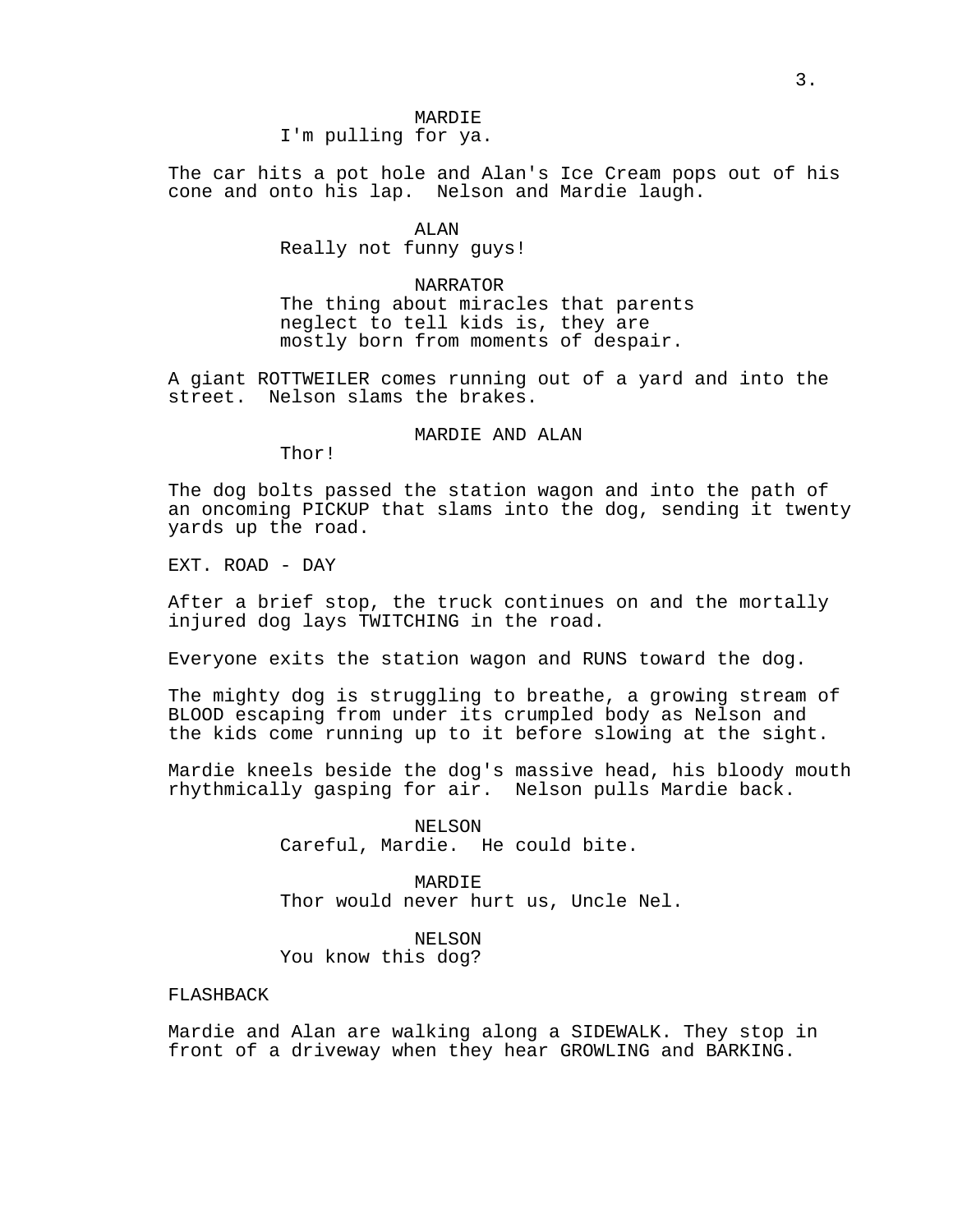#### NARRATOR

Growing up, curiosity always won out over fear for my sister and I, though admittedly, I rarely took the lead. Mardie was the bravest kid ever and following her always made me feel so much braver than I actually was.

ALAN Is that growling or the killer truck from Duel?

Mardie, staring up the LONG driveway, gives Alan the SHHH SIGNAL.

The barking grows louder, intermixed with the SOUND of a HEAVY CHAIN being DRAGGED.

They walk up the driveway toward a DILAPIDATED GARAGE. The door is wide open and the BARKING grows louder and fiercer from within the darkness of the garage. The kids stop.

#### ALAN

Mardie, this isn't such...

An escalation of the CHAIN NOISE fills the air and suddenly a massive ROTTWEILER is nearly upon the kids who SCREAM!

Just as the dog reaches the kids, the chain pulls taught and the dog falls to the ground hard.

The kids turn to run, but Alan is so petrified, his legs won't move.

## MARDIE

Alan! C'mon!

Mardie pulls her brother along just as the dog rises and lunges toward them yet again, this time SNAPPING THE CHAIN.

Alan screams as Mardie puts herself between Alan and the charging dog, waving her fist.

# MARDIE Stop! Stop! Don't you dare!

The massive dog skids to a stop in front of Mardie, and even on his haunches, he towers over the two frightened kids.

Slowly, Mardie reaches up with her hand. The dog growls. Mardie hesitates, then pets the dog's head. He growls again, clears his throat with a mighty shake of his head, then licks Mardie across the face.

Alan grabs Mardie by the shoulders.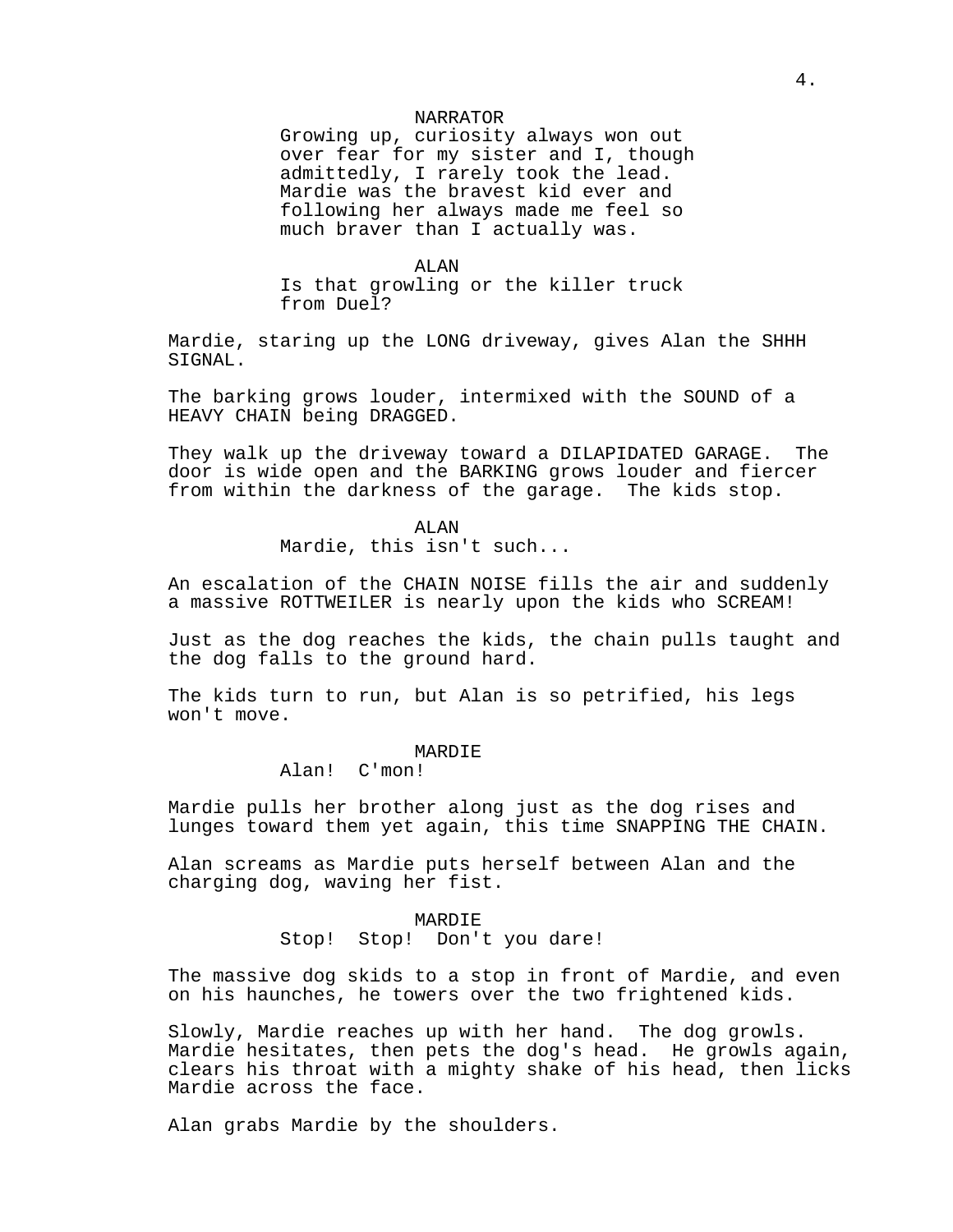## ALAN He's gonna eat us!

The dog licks Alan's face.

ALAN

AAHHH!!

Mardie laughs and takes hold of the dog's collar, reading his bright RED NAME TAG.

MARDIE

Thor? What a cool name, boy.

NARRATOR That was my sister. Had we been raised in Montana, I have little doubt she'd have tried staring down a Grizzly bear one day, and I would've grown up an only child.

Alan reaches out and nervously pats the drooling beast.

ALAN Good doggie, Thor.

BACK TO SCENE

Mardie and Alan sob as they pat Thor's head.

MARDIE I'm so sorry, boy.

The dog's breathing speeds up and his eyes open wide. Alan kisses the dog's head.

> ALAN You're the best dog ever, Thor.

Nelson comforts both kids as the dog's breathing escalates for a moment and then suddenly stops.

Nelson pulls Mardie and Alan into his arms as they both cry.

INT. LIVING ROOM - EVENING

Nelson is on a couch and his brother-in-law, DOUG(35) is across from him in a chair. On a LARGE CONSOLE TV, a commercial for a WEEBLES PLAYSET shows SEVERAL WEEBLES ON A FISHING BOAT wobbling back and forth as CHILDREN sing **"Weebles wobble but they don't fall down!"**

On a BOOKSHELF, several NATURE REFERENCE BOOKS fill the TOP SHELVES along with a collection of JAMES HERRIOT BOOKS including ALL CREATURES GREAT AND SMALL.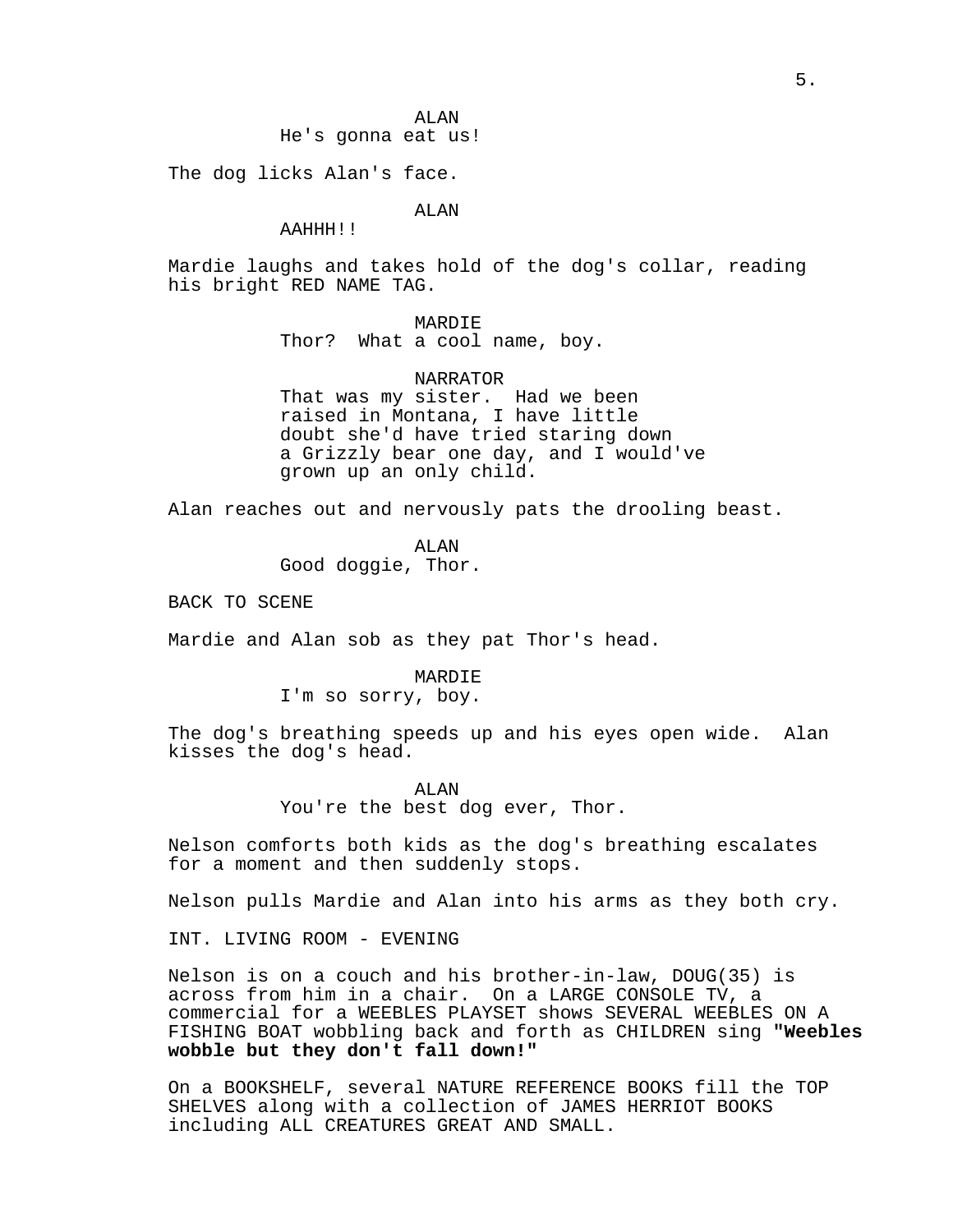From another room, SOBBING can be heard.

DOUG

Those poor kids. I knew something like this was bound to happen someday. That dog broke his chain twice a week! Bolt right out of the yard and there he was, gone!

Tears well-up in Doug's eyes.

NELSON

I am truly sorry, Doug.

DOUG

Mardie and Alan were always fetching that dog and bringing him back.

NELSON What about the owner? Jesus, man.

DOUG

Mrs Wallace? Well, she's 86 for one. And two, she's only watching the dog until her daughter gets back.

NELSON

How long she...

DOUG Three years! Three damn years.

The sobbing in the other room has stopped and a door opens then closes. Doug's wife, SARAH(35) enters the room, lowering the volume on the TV as she passes by it.

DOUG

How are they, Hun?

Sarah wipes her eyes and drops A SET OF FOUR PAPERBACK BOOKS from the tv series KUNG FU onto the coffee table.

> SARAH She barely even acknowledged them.

FLASHBACK

INT. LIVING ROOM - EVENING

Mardie sits transfixed in front of the TV SET as she watches CAIN lift a SMOLDERING CAULDRON, with a DRAGON on one side and a TIGER on the other, by his forearms, during the opening credits of KUNG FU.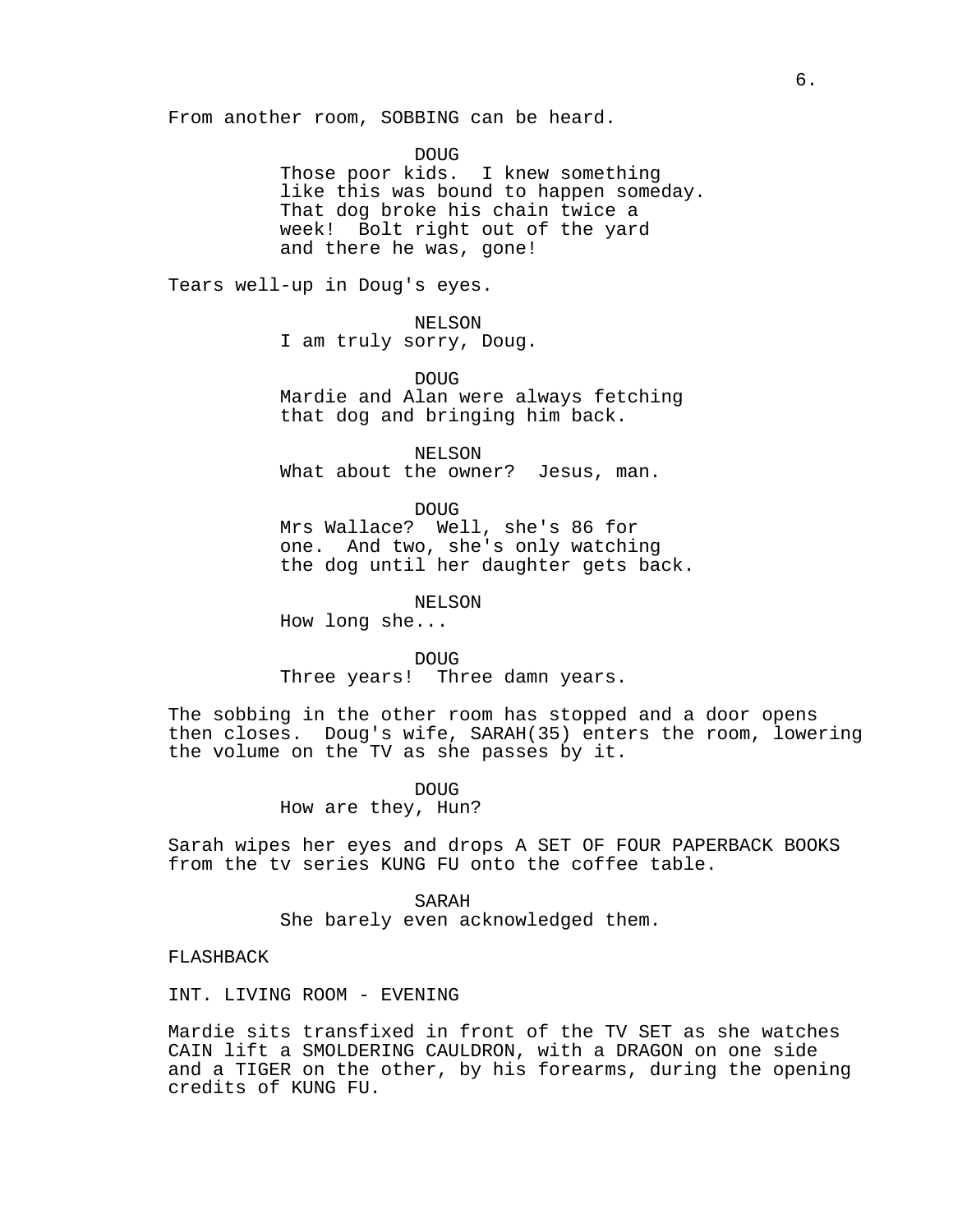#### NARRATOR

Mardie's love for Cain, the hero of Kung Fu, was so intense, she would emulate him at every opportunity, for better or worse.

INT. KITCHEN - EVENING

Standing at the STOVE, a large POT of water is BOILING OVER as Mardie peels off the backing of a RUB-ON DRAGON TATTOO.

> NARRATOR I saved her from doing something really stupid one day.

INT. LIVING ROOM - EVENING

Doug's doing a puzzle and Sarah's reading as Alan enters.

ALAN Mom? Dad? Mardie's doing something really stupid.

INT. KITCHEN - EVENING

As Mardie is about to bring her newly TATTOOED FOREARMS down upon the boiling pot, Alan and her parents walk in.

SARAH

Mardie!

DOUG What the hell are you doing!

Spooked, Mardie shrieks, knocking the pot of boiling water off the stove and scattering her parents and little brother.

> NARRATOR Clearly not her finest moment.

BACK TO SCENE

INT. LIVING ROOM - EVENING

SARAH

We'll probably regret this, but...

Nelson looks on as Sarah and Doug share a look of desperation.

SARAH

Maybe we let Alan tag along to Jaws?

She covers her mouth to stifle a cry. Nelson comforts her.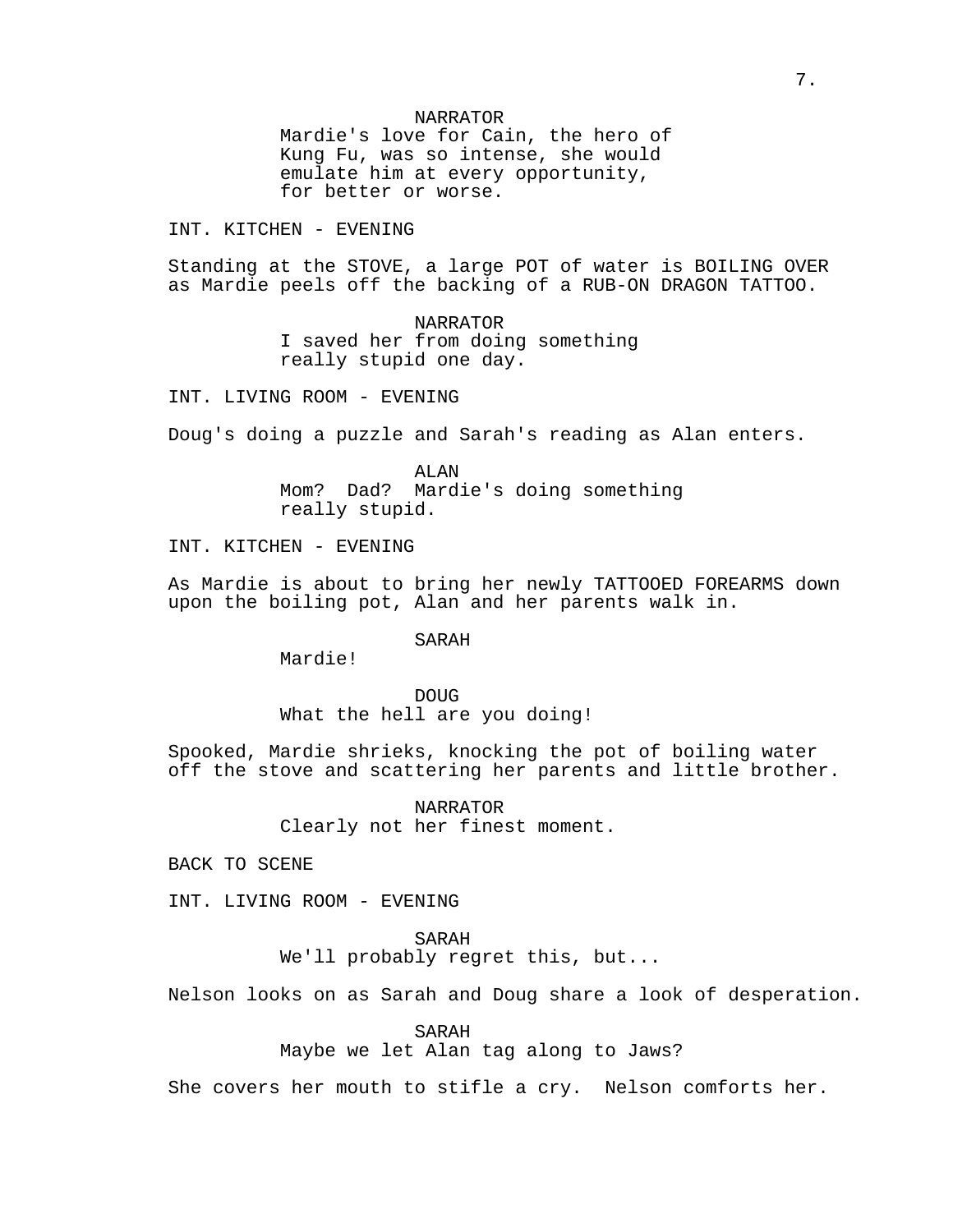DOUG

I think that just might work.

NARRATOR It did help, for sure. But the memory of losing Thor that day would haunt Mardie and I for a long time to come.

INT. MOVIE THEATER - DAY

Mardie and Alan are sharing a popcorn, shocked looks on their faces, tears welling up in their eyes.

> MALE VOICE (O.S.) Pipit? Pipit?

INT. LIVING ROOM - NIGHT

While sorting LAUNDRY, Sarah and Doug are in a heated discussion with the kids.

> MARDIE Mom, we don't want to go!

Sarah holds up a WINTER PAJAMA TOP with the FACE of DONNY OSMOND.

SARAH

Honey, it's July. Can we please say goodbye to Donny for a couple months?

MARDIE No. And you're not listening to us!

DOUG You know how heartbroken your Aunt and Uncle were when plans fell through last year? C'mon guys. They really want to go and enjoy it with you.

Sarah picks up the LAUNDRY BASKET.

SARAH Besides, what's there to do here?

MARDIE Hang out with our friends?

ALAN Go to the movies.

Sarah looks directly at Doug.

SARAH This is all your fault.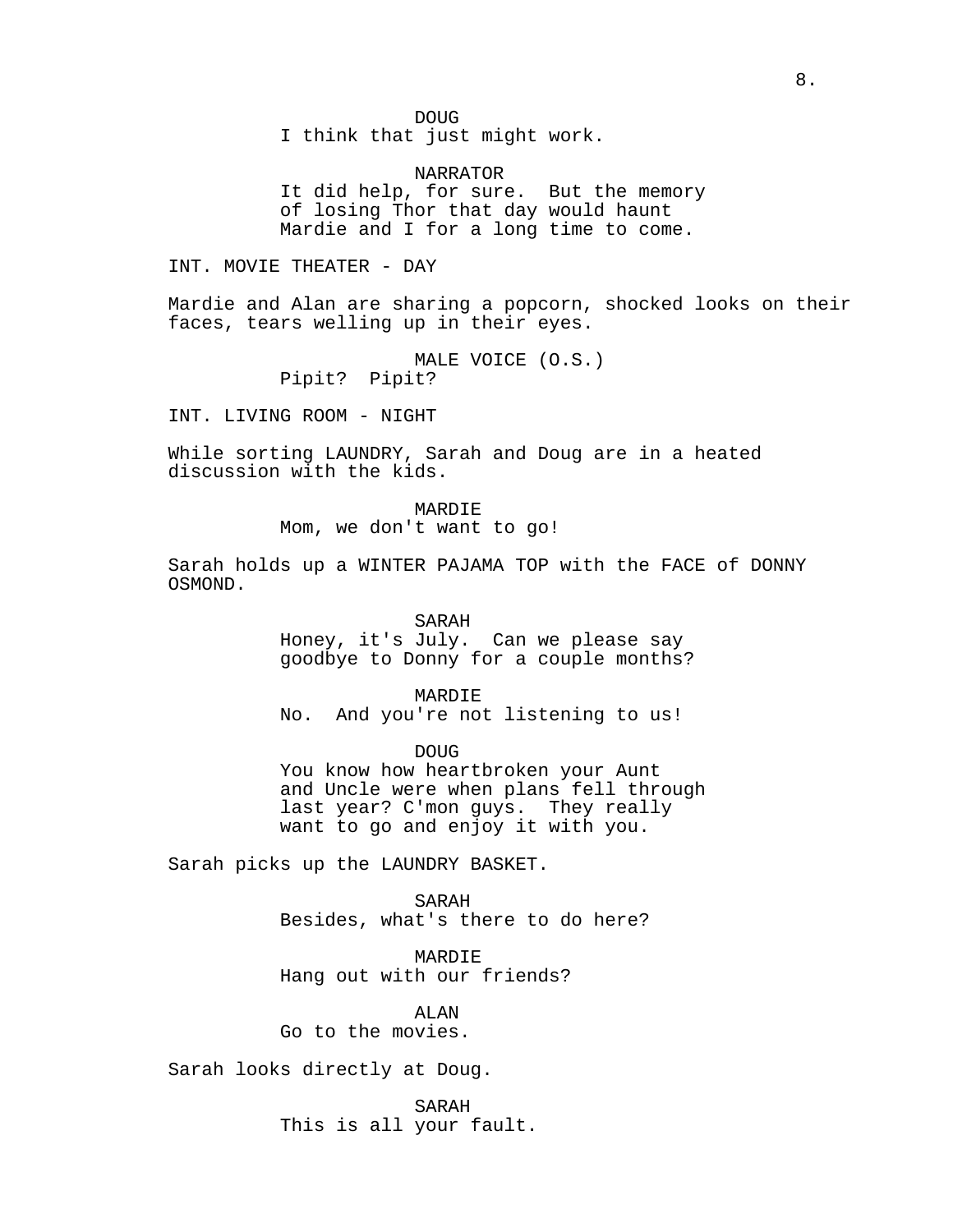Sarah STEALTHILY hands Doug a SMALL WRAPPED PACKAGE from within the LAUNDRY BASKET as she exits the room.

> DOUG Alright guys, listen up.

MARDIE What did she just hand you?

Mardie reaches for it, but Doug pulls it away.

DOUG Hey! Alright, it's for both of you. But not until you're on the island.

ALAN Big whip, Dad, a thesaurus.

DOUG It is not a thesaurus, smart-guy.

MARDIE Why are you forcing us?

ALAN Seriously, you live to torture us!

SARAH (O.S.) Oh, says the boy who just saw Jaws?!

Alan lowers his head and exits the room.

MARDIE Is it really a cabin? I hate cabins.

DOUG It's not like Bear Hill camp, trust me. Uncle Nel says it even has a loft bedroom with its very own tub!

A slight change in Mardie's look and attitude.

MARDIE That's cool. Okay, I call that room.

DOUG Excellent! Your great escape awaits!

Alan walks back into the room just then.

ALAN Yeah, escape to the Island of boredom.

SARAH (O.S.) I heard that!